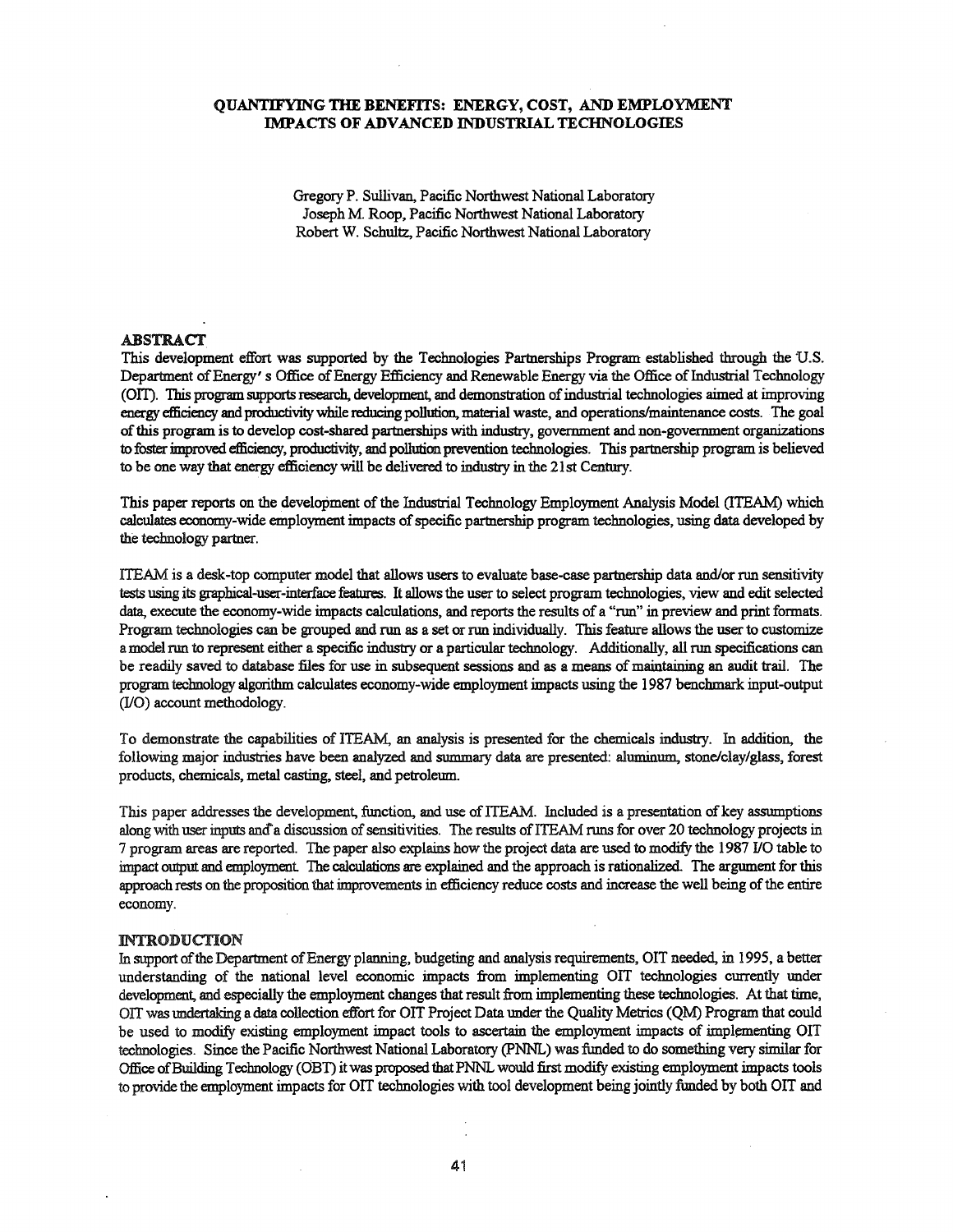OBT. The bulk of the effort under both projects would then be devoted to implementing the tool to investigate impacts for the developing technologies.

This analysis is designed to answer the question: What impact will the implementation of OIT technologies have on the economic performance of industries and especially on over-all employment of the economy? Because detailed technology data is being used, it was determined that the input-output (I/O) structure used to assess impacts would have to be at least as large as the 1987 Benchmark I/O table at the "8S-Sector" level. The tool development portion ofthis project has produced a Beta development version of a Visual Basic (VB) user interface and a Fortran based I/O "calculator." The integration of these two programs allows one to select from a menu of QM projects, modify some of the information obtained, and have the tool return employment impactsfrom that particular technology.

The basic source data used for this analysis will be the Quality Metrics Project Data Summary Sheets and the 1987 Benchmark *I/O* table of the United States. The work was conducted as three simultaneous tasks: 1) translation of the QM data into changes to the I/O table, 2) development of the I/O calculator, and 3) development of the VB front-end program. Outputs of the analysis includes changes in employment and hours worked that result from the implementation of OIT technologies.

The first of these tasks required that industry-specific QM project data, especially the cost and efficiency information, be translated into reductions in material and energy inputs as they appear in the I/O table. For industry-specific technologies, changes in the recipe of production were fairly easy to assess. For cross-cutting technologies, it was necessary to classify industries into "types" so that the same percentage changes to components ofthe I/O matrix can be affected without making changes to all columns of the matrix. Our research considered four such cases:

- The single-industry case
- The set of industries that engage in substantial cogeneration
- Truly cross-cutting technologies such as combustion improvements
- The set of industries that are classified in the group Metals Fabrication

### **ITEAM METHODOLOGY**

Fundamental to the estimation of the employment consequences of the adoption of OIT technologies is the assumption that any technological improvement will improve efficiency. The adoption of the technology will free resources that, when put to work at alternative uses, will allow greater output with the same set of inputs. The process by which this actually occurs is a complicated one, not well treated in the economics or technology innovation literature.<sup>1</sup>

Because of these complications, some simplifying assumptions have been made that make the problem more tractable. The first of these is that the costs and benefits of the technology are annualized, so that there is no concern about the timing and financing of the investment that embodies the technology. As a result of this assumption, the only dynamic impacts are the result of market penetration of the technology over time. A second assumption is that the resource savings, represented by the reduction in costs to the industry adopting the technology, instantly is translated into increases in final demand. How this transfer occurs is not addressed in this model.

Employment impacts of the adoption of OIT technologies are estimated by inserting annualized costs and benefits of the technology into a model of the economy as depicted in the Benchmark I/O table of the U.S. economy for 1987, published by the U.S. Department of Commerce.

The annualized benefits (costs) are subtracted from (added to) the purchases of commodities by the adopting industry asrepresented inthe Use matrix. This represents a net resource savings that is attributed to an increase in value added

<sup>&</sup>lt;sup>1</sup> The only systematic treatments of this issue are by Henry (1977), who focuses on energy conservation changes, and Carter (1990), who codifies the impacts of various technical innovations in a static input-output framework. The consequence oftechnology change in a dynamic context may be addressable using a model such asthe one presented by Persson (1984), although this model assumes full employment of resources also. For there to be positive employment impacts, there must be an elastic labor supply response function. See Scott, *et al.*, for financing implications.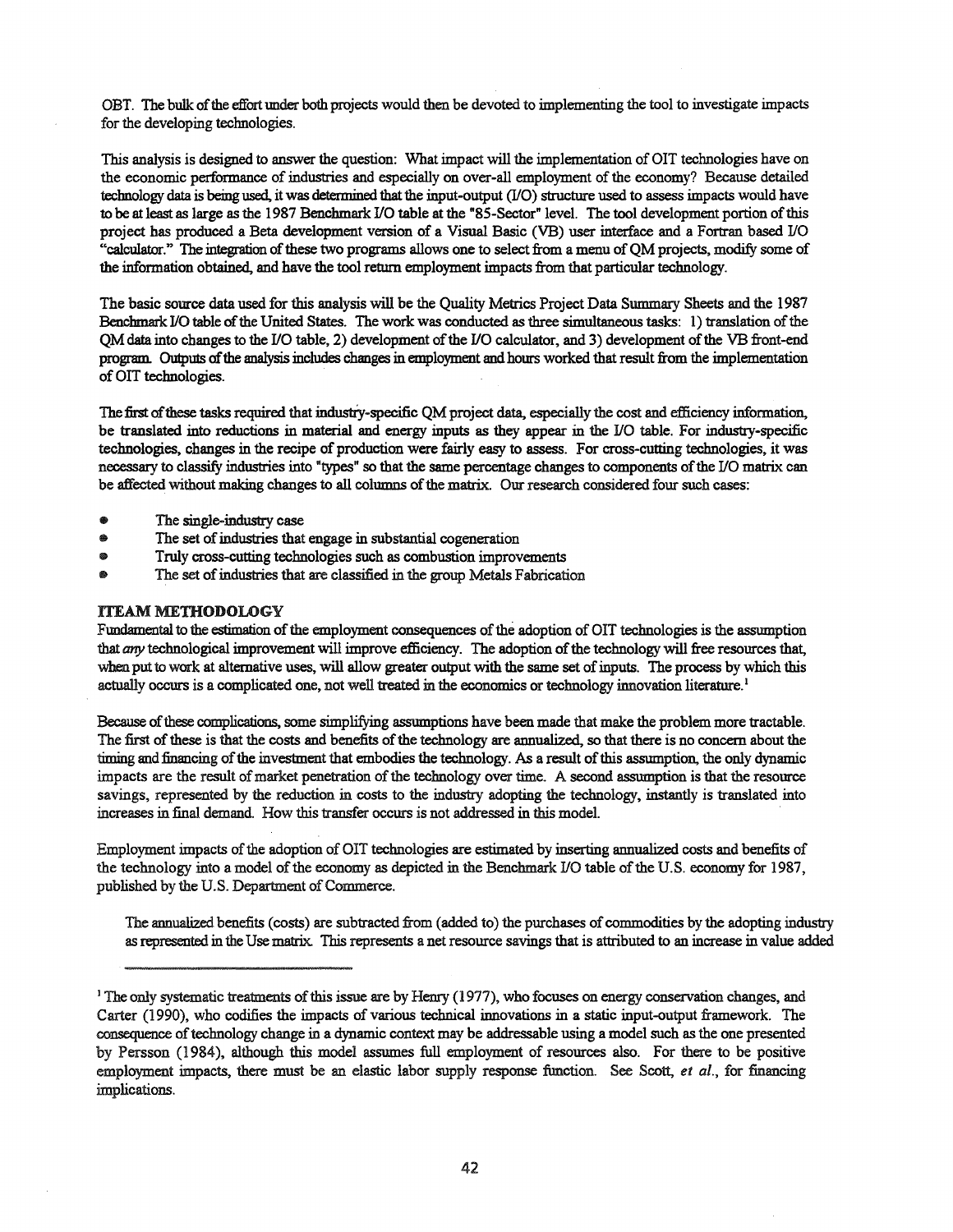and hence must be added to the final demand vector. This modified Use matrix is then used to construct a modified direct and indirect requirements matrix, which with the modified final demands, is used to calculate industry output. These outputs are then multiplied by the employment intensities for each industry and smnmed to determine how employment changes as the technology is put to use. This calculation is repeated annually as the technology penetrates into the market, providing a picture of how the impacts will change with the adoption of the technology. The base period is always the employment that would have occurred absent the technical changes to the use matrix. *This is equivalent to translating net benefits ofthe technology adoption expressed in dollars ofGDP into employment units.*

There are a number of issues that this approach does not address that need to be identified, though not resolved. An input-output representation of the economy is a static concept -- it is a snapshot at a particular point in time. Using a static model neither allows any consideration of the adjustment process, nor does it take into account how the investment might be financed, nor does it consider adjustments that might occur in the labor and other goods markets as a result of freeing resources from the industry making the innovation. The treatment by Carter (1990) shows that when resources are fully employed after the technological change, output may be larger, but there is nothing intrinsic to the I/O approach that would assure that these resources are put back to work. The approach taken here assumes that the resource savings is instantly translated into greater final demand (i.e., higher GDP).

This assumption ignores the fact that a "benefit" to one industry in the form of lower costs is a decline in sales (i.e., a "cost") to another industry. As such, the value added increase in the innovating industry should be precisely offset by a decrease in other industries. By ignoring these other industry impacts, we are supposing a lengthy chain of events that might first show up as lower costs, and that these costs would wash throughout the economy, allowing all industries to make marginal adjustments to the mix of labor, capital and materials that would, after adjustments, yield greater real output fully utilizing the available set ofresources. Ifthere are unemployed resources, these might be brought into productive use through these impacts. Unfortunately, a static tool like I/O analysis, does notfully allow for this type of adjustment. Hence the simplifying assumptions.

#### PROGRAM AREAS AND TECHNOLOGIES

The Energy Information Administration estimated the 1994 manufacturing sectors total end-use energy consumption to be 22.4 quads (OlT 1997). Figure 1 breaks this energy use down into seven key industries representing about 80% ofthe total end-use energy. Because oftheir relative importance, these seven industries will be examined in this paper. However, due to constraints on publication length, only the chemical industry 011 technologies will be examine in detail.

As mentioned, the data used in this analysis were collected as part of OIT's QM program. These QM data were collected directly from the OIT program managers responsible for each technology and assembled in a uniform format in *OIT Project Benefit Analysis Worksheets* (Benefits Worksheets). For each ofthe OIT technologiesthe following information was collected:

- Installed capital cost
- Annual non-energy cost components (e.g., non-fuel operations and maintenance, other raw materials and supplies, labor, pollution/waste disposal, transportation)
- Annual energy use
- Annual waste/pollution generation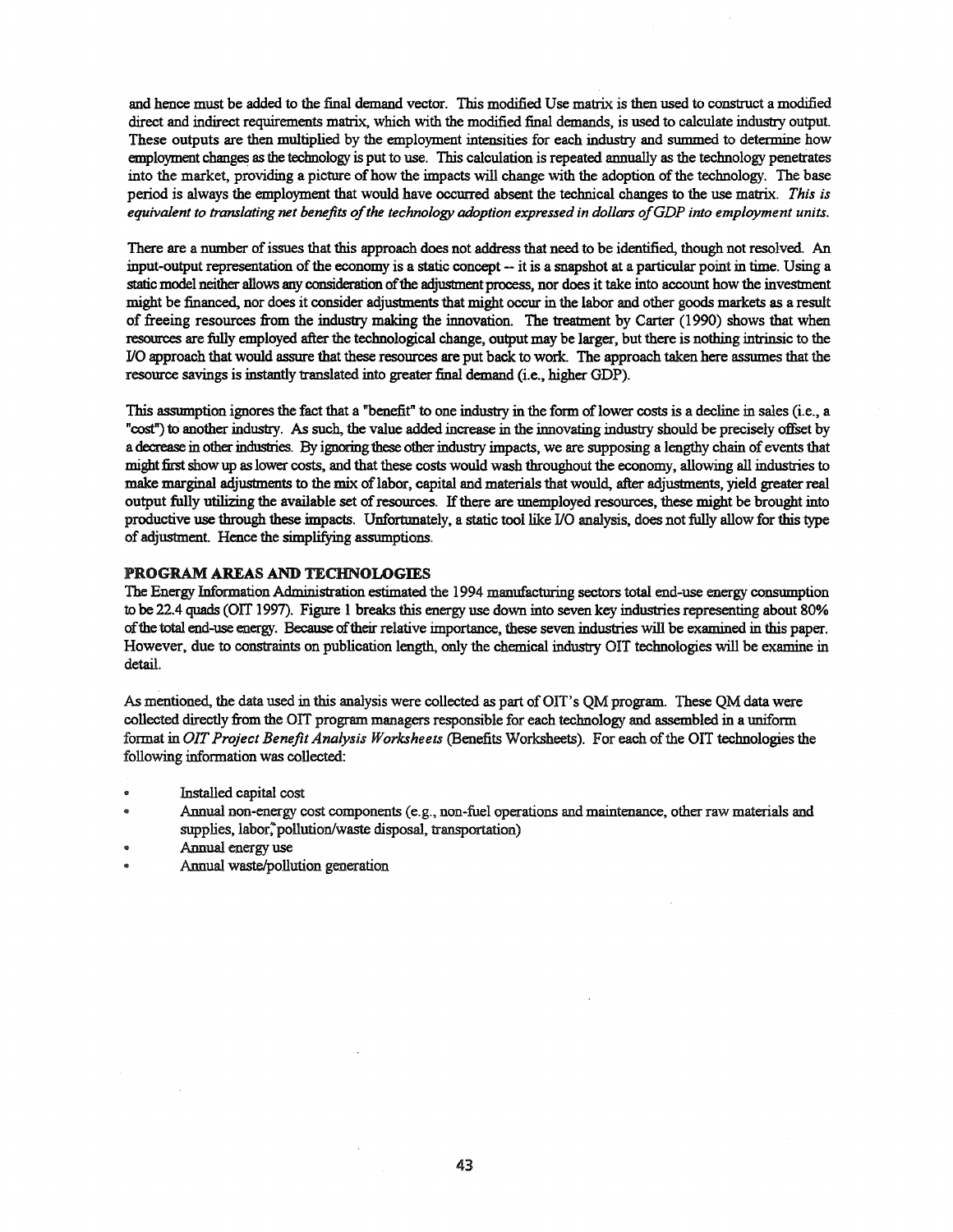

#### Figure 1. Manufacturing Energy Consumption by Industry, 1994. Total Consumption '22.4 Quads.

These data were assembled in the Benefits Worksheets on a per unit basis, that is, each of the cost/use parameters are listed for a piece of equipment/technology of specific size and capacity. Furthermore, the Benefits Worksheets employ a model which estimates the market penetration of a technology based on the capital cost, the calculated internal rate ofreturn, introductory market share assumptions, and a user-entered "hurdle rate" for the investment

Given these data, the Benefits Worksheet model calculates the energy savings, production cost savings, and emissions/waste reductions of the OIT advanced technology compared to the existing conventional technology; again, these calculations are done on a per unit basis. The total net benefit of a given technology is the net per unit benefit multiplied by the expected number of units in operation in a given year. While the complete analysis examined all benefits for the years 2000 through 2025, because of spacial constraints this paper will focus only on the benefits in the year 2005.

#### Chemical Industry

The Chemical Industry used approximately 5.5 quads of energy in 1994 representing the second largest energy consuming industry. Four of the Chemical Industry OIT Advanced Technologies are discussed below, in addition, data from the Benefits Worksheets are presented. These data serve as the inputs to the ITEAM model and are as found in the Benefits Worksheets at the end of fiscal year 1996; it should be noted that the Benefits Worksheet data are periodically updated. .

In addition to the data, the impacted I/O sector from the 85 sector table are reported. The sectors to be impacted were determined based on an engineering assessment of the technology considered, the specifics of the non-fuel O&M savings, and the type of energy savings. For some technologies there was more than one sector impacted, in such cases the value was distributed across the relevant sectors.

For each chemical technology listed the resulting energy savings, production cost savings, and employment impacts are presented. As mentioned, due to spacial constraints, the results are presented only for the year 2005.

#### Chemical Technology 1: Phenolics from Wood Waste

Phenol formaldehyde resins are used in a variety of furniture and other wood composite products. These resins are traditionally made using petroleum-based phenol, a relatively expensive component in the process. This advanced technology focusses on developing low-cost phenolic compounds from waste biomass. The program has designed processesfor developing the compounds directly from waste biomass as well as combining this product with petroleum-derived phenol to produce the desired resins.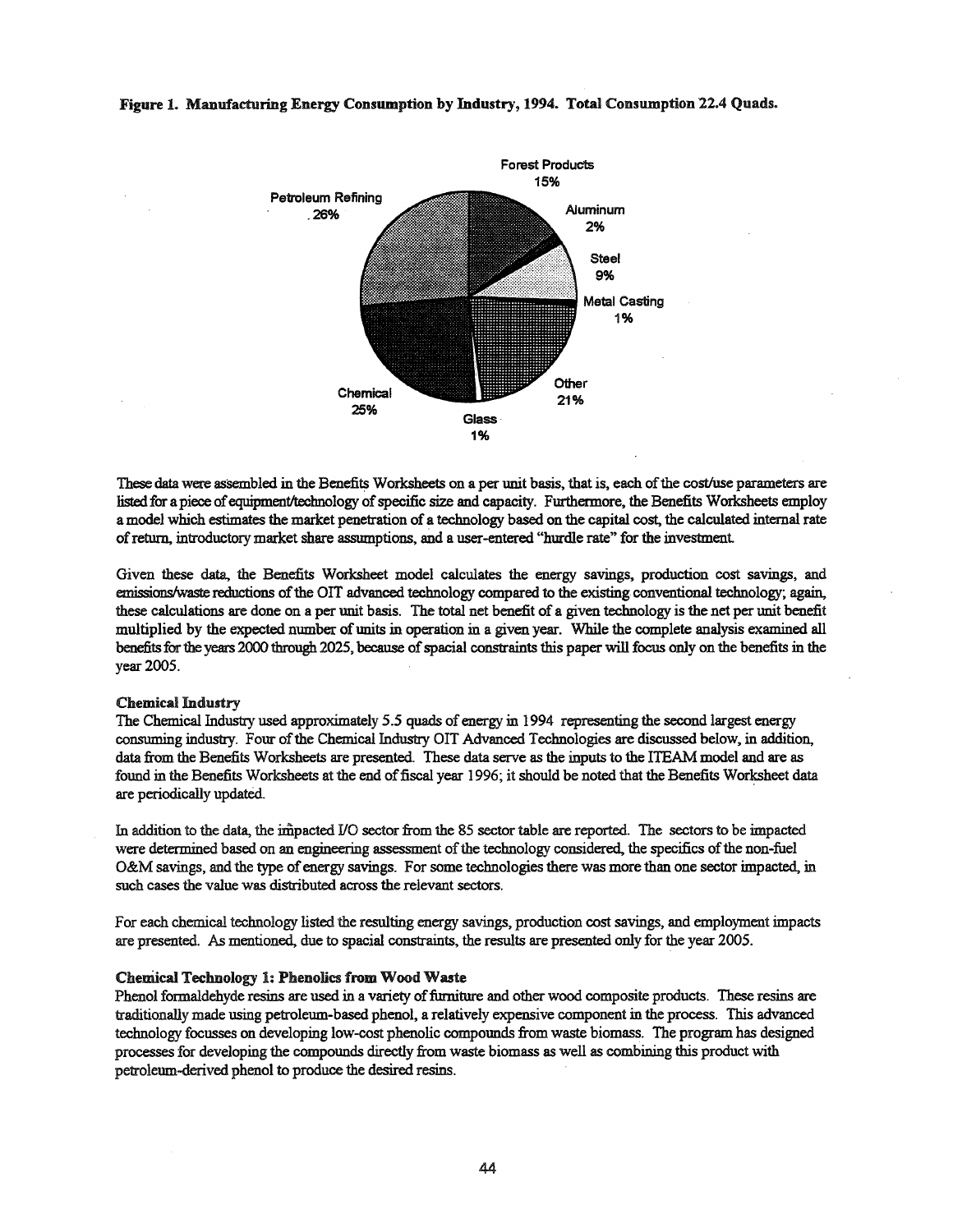Included in Table 1 below'are the technology impacts as listed in the Benefits Worksheets. Also included are the I/O sectors impacted by this technology. The listed sectors are modified in the I/O table and these modifications are translated into the changes in the final demand.

| Category                                   | <b>Conventional</b><br><b>Technology</b> | <b>OIT Advanced</b><br>Technology | <b>Savings</b> | <b>Impacted I/O Sector</b>                                            |
|--------------------------------------------|------------------------------------------|-----------------------------------|----------------|-----------------------------------------------------------------------|
| Installed Capital Cost<br>(millions \$)    | 64.1                                     | 46                                | 18.1           | Sector 48: Special Industrial<br>Machinery and Equipment              |
| Annual Non-fuel<br>O&M (millions \$)       | 5.5                                      | 10.6                              | $-5.1$         | Sector 73B: Engineering and<br><b>Related Services</b>                |
| <b>Annual Energy Use</b><br>(trillion Btu) | 2.043                                    | 0.420                             | 1.623          | Sectors 7, 31, 68A, 68B: Coal,<br>Petroleum, Electricity, Natural Gas |

### Table 1. Phenolics from Wood Waste Technology Impacts:

It is interesting to note where the projected savings occur. The capital cost of the advanced technology has a significant savings over the conventional equipment, however, the annual non-fuel O&M show an increase for the advanced technology over the conventional technology. The resulting annual energy savings affect the coal, petroleum, electricity, and natural gas sectors.

From these data and the estimated technology penetration of 6 units in the year 2005, and using the ITEAM model (set to assume all benefits are directed to increased final demand), the following results are reported:

- Estimated energy savings:  $\bullet$
- Estimated production cost savings:  $\bullet$

Estimated employment impact: ø.

\$4.2 million in 2005 500 new jobs in 2005.

9.7 trillion Btu in 2005

#### Chemical Technology 2: Inorganic Polymer Compounds

Polymer membranes are used in a variety of organic and inorganic chemical separations. Important commercial uses of these membranes include separating impurities out of natural gas and producing other industrial gases. Some of the restrictions on traditional polymer membranes include their lack of thermal stability and their low resistance to thermal stability.

This advanced technology focusses on developing a new class of polymers known as polyphosphazenes. These advanced polymers have a higher resistance to solvents and high temperatures. In addition, these new membranes are estimated to reduce separation energy requirements by one-third. Table 2 below highlights the technology impacts as listed in the Benefits Worksheets and the impacted I/O sectors.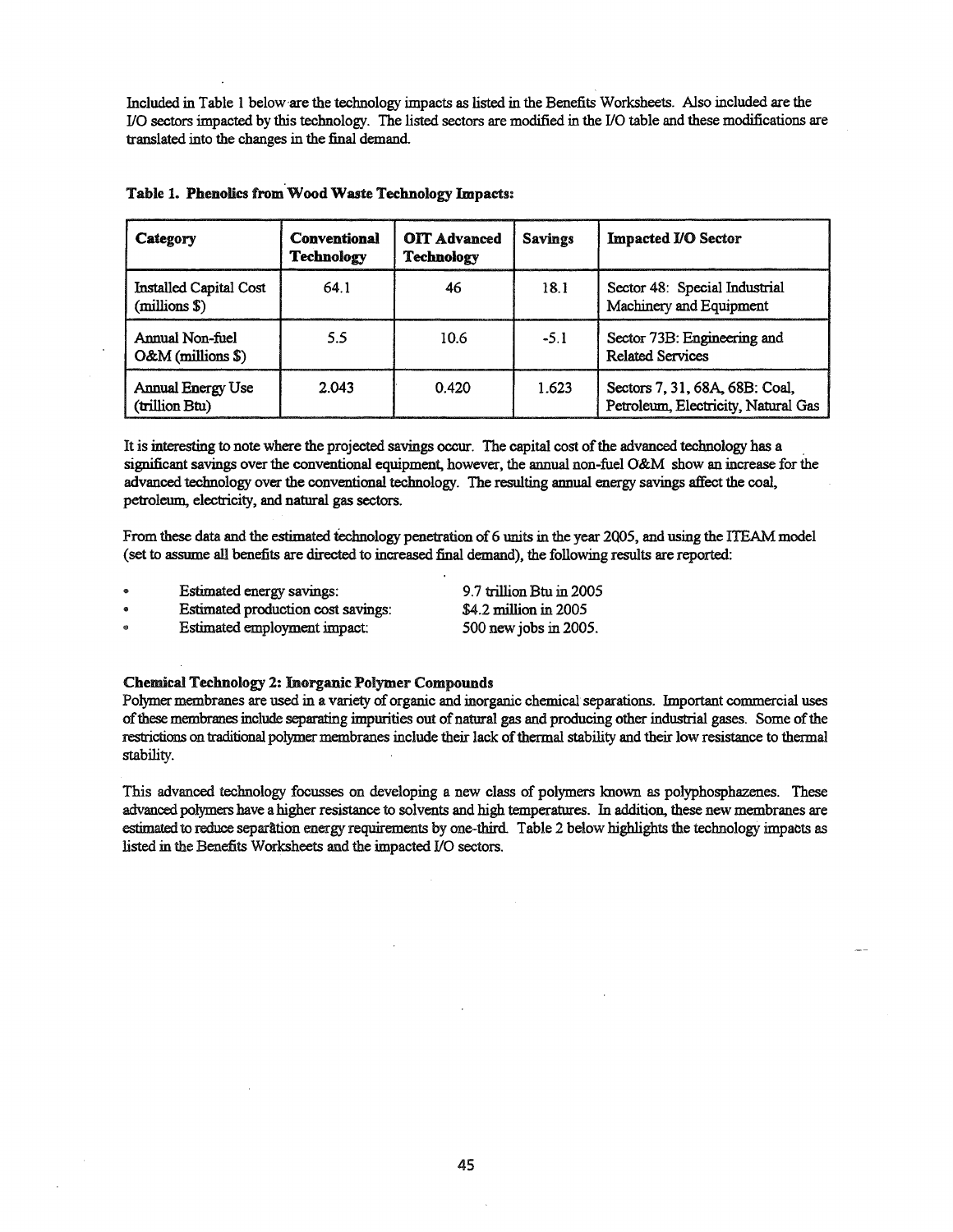## Table 2. Inorganic Polymer Membrane Technology Impacts:

| Category                                   | <b>Conventional</b><br><b>Technology</b> | <b>OIT Advanced</b><br><b>Technology</b> | <b>Savings</b> | <b>Impacted I/O Sector</b>                               |
|--------------------------------------------|------------------------------------------|------------------------------------------|----------------|----------------------------------------------------------|
| Installed Capital Cost<br>(millions \$)    | 1.2                                      | <u>ი 54</u>                              | 0.66           | Sector 48: Special Industrial<br>Machinery and Equipment |
| Annual Non-fuel<br>$O&M$ (millions \$)     | 0.25                                     | 0.21                                     | 0.04           | Sector 73B: Engineering and<br><b>Related Services</b>   |
| <b>Annual Energy Use</b><br>(trillion Btu) | 0.17                                     | 0.10                                     | 0.07           | Sectors 31, 68B: Petroleum.<br>Natural Gas               |

From these data and the estimated technology penetration of 464 units in the year 2005, and using the ITEAM model (set to assume all benefits are directed to increased final demand), the following results are reported:

- Estimated energy savings:
- Estimated production cost savings:

Estimated employment impact:

32.5 trillion Btu in 2005 \$146 million in 2005 950 new jobs in 2005.

### Chemical Technology 3: Auto Shredder Residue

Auto shredder residue (ASR) is the non-metallic material remaining from the recycling of automobiles which usually takes place primarily for steel recovery. This process allows for the separation and recovery of polyethylene foam, ironoxide rich fines, and a variety of thermoplastics. Applications for the recovered products include carpet padding and other foam-based products; the iron oxide fines are upgraded and used in the replacement industry (OIT 1997). Additional savings from this technology result from reduced landfill "tipping" fees.

The current status of this technology is the recent completion of a pilot scale field demonstration. Table 3 below lists the technology impacts as given in the Benefits Worksheets and the impacts to the I/O sectors.

|  |  | Table 3. Auto Shredder Residue Technology Impacts: |  |  |
|--|--|----------------------------------------------------|--|--|
|--|--|----------------------------------------------------|--|--|

| Category                                                           | Conventional<br>Technology | <b>OIT</b> Advanced<br>Technology | <b>Savings</b> | <b>Impacted I/O Sector</b>                                                                                                           |  |
|--------------------------------------------------------------------|----------------------------|-----------------------------------|----------------|--------------------------------------------------------------------------------------------------------------------------------------|--|
| <b>Installed Capital Cost</b><br>(millions \$)                     | 0                          | 0.693                             | $-0.693$       | Sector 49, 11: General Industrial<br>Machinery and Equipment, New<br>Construction                                                    |  |
| Annual Non-fuel<br>$O&M$ (millions \$)                             | 0                          | $-0.713$ <sup>1</sup>             | 0.713          | Sector 73B, 68C, 28: Engineering<br>and Related Services, Water and<br>Sanitary Services, Plastics and<br><b>Synthetic Materials</b> |  |
| Annual Energy Use<br>(trillion Btu)                                | 0.072                      | 0.037                             | 0.035          | Sectors 68A, 68B: Electricity,<br>Natural Gas                                                                                        |  |
| Includes revenues generated from sales of thermoplastics and foam. |                            |                                   |                |                                                                                                                                      |  |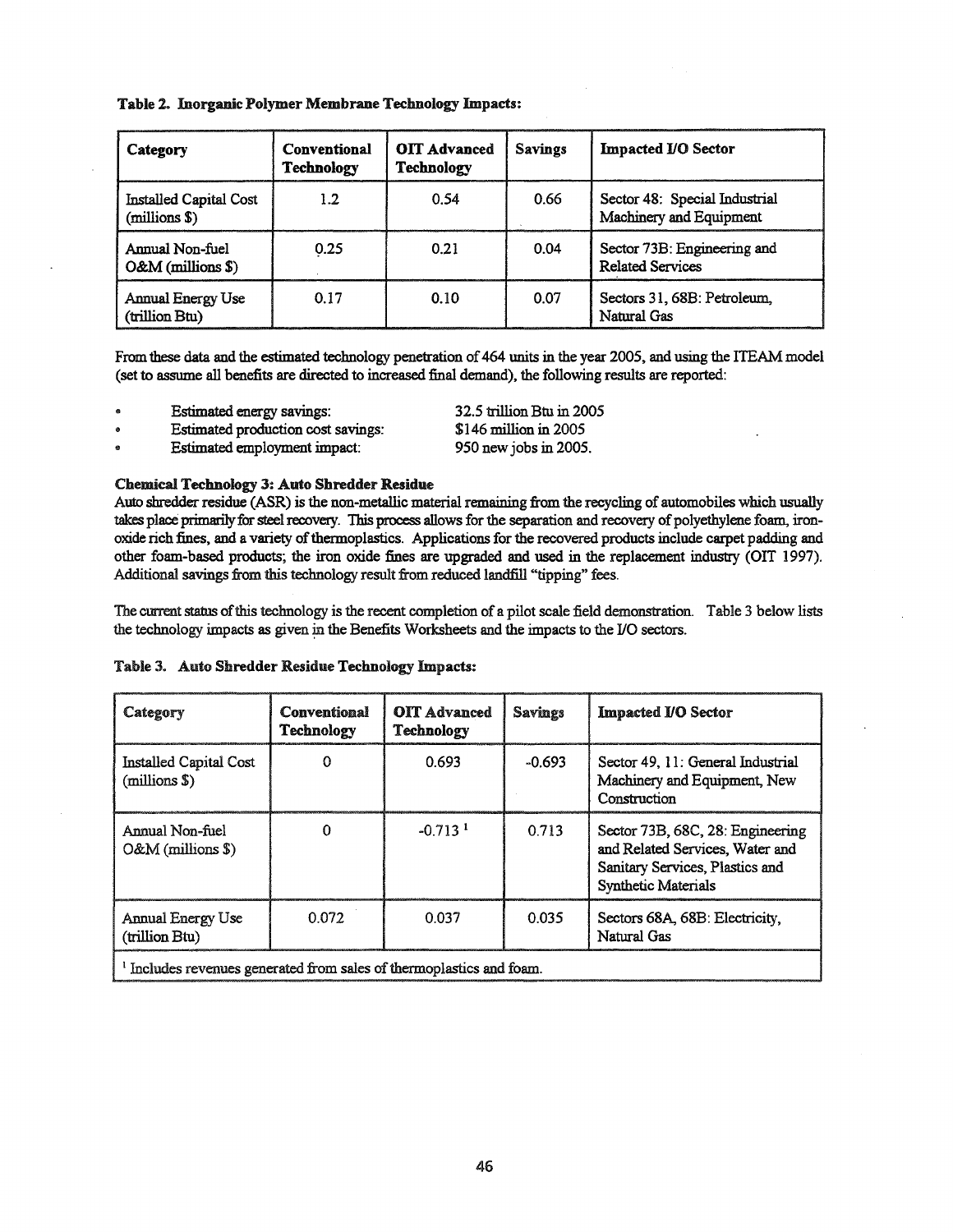From these data and the estimated technology penetration of 222 units in the year 2005, and using the ITEAM model (set to assume all benefits are directed to increased final demand), the following results are reported:

> 7.8 trillion Btu in 2005 \$110 million in 2005 1,570 new jobs in 2005.

- Estimated energy savings:
- Estimated production cost savings:
- Estimated employment impact:

### Chemical Technology 4: Waste Tire Utilization

Each year the scrap materials contained in tire rubber represent nearly 2 billion pounds ofrubber and 200 million pounds of steel fiber. These values are in addition to an estimated 22 billion pounds of rubber and 2 billion pounds of steel and fiber already accumulated (OIT 1997). This technology focusses on a process used to convert finely ground tire robberinto polymer composites; the final product is called surface treated rubber (8TR). The goal ofthis project is to use STR in place of conventional polymer resins for use in a variety of rubber and plastic products.

The current status of this technology is a pilot scale field demonstration in progress. Table 4 below lists the technology impacts as given in the Benefits Worksheets and the impacted I/O sectors. .

| Category                                                                   | Conventional<br><b>Technology</b> | <b>OIT Advanced</b><br><b>Technology</b> | <b>Savings</b> | <b>Impacted I/O Sector</b>                                                                                                |  |  |
|----------------------------------------------------------------------------|-----------------------------------|------------------------------------------|----------------|---------------------------------------------------------------------------------------------------------------------------|--|--|
| Installed Capital Cost<br>(millions \$)                                    | 0                                 | 9.0                                      | -90            | Sector 48: Special Industrial<br>Machinery and Equipment                                                                  |  |  |
| Annual Non-fuel<br>$O&M$ (millions \$)                                     | 0                                 | $-1051$                                  | 10.5           | Sector 28, 37, 73B : Plastics and<br>Synthetic Materials, Primary Iron<br>and Steel, Engineering and Related<br>Services. |  |  |
| Annual Energy Use<br>(trillion Btu)                                        | 2.487                             | 917                                      | 1.581          | Sectors 68A, 68B, : Electricity,<br>Natural Gas                                                                           |  |  |
| <sup>1</sup> Includes revenues generated from sales of recycled materials. |                                   |                                          |                |                                                                                                                           |  |  |

#### Table 4. Waste Tire Utilization Technology Impacts:

From these data and the estimated technology penetration of 24 units in the year 2005, and using the ITEAM model (set to assume all benefits are directed to increased final demand), the following results are reported:

- Estimated energy savings:
- Estimated production cost savings:
- Estimated employment impact:

38 trillion Btu in 2005 \$133 million in 2005 1,290 newjobs in 2005.

#### Other Manufacturing Industry Results

The tables below highlight a selection of 19 of the OIT funded technologies for the remaining 6 most energy intensive industrial manufacturing sectors (chemical industry already discussed). These tables report the major industry, the applicable technologies, estimates of energy savings, estimates of production cost savings, and economy-wide employment impacts.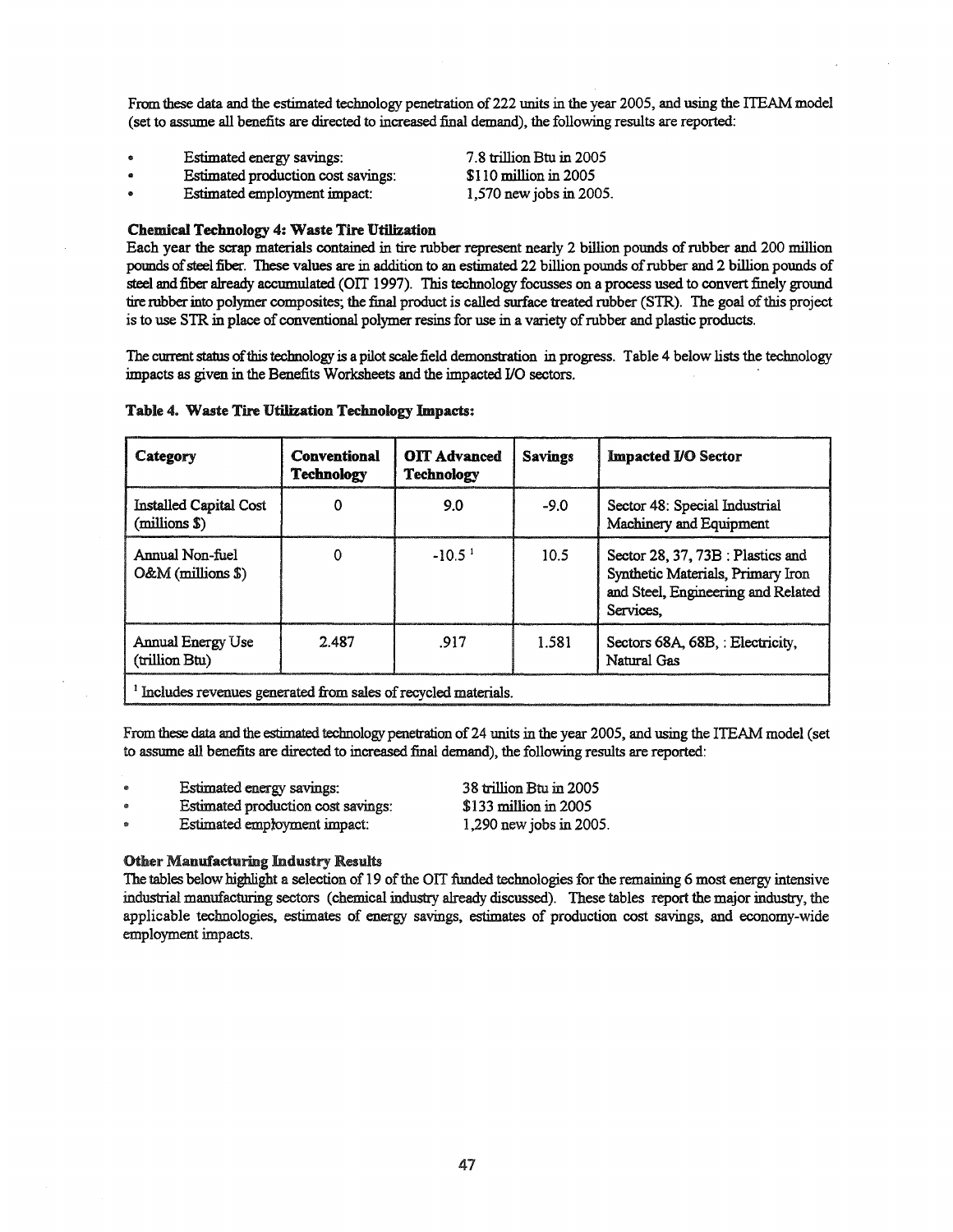| Program Area | Technology                          | 2005 Energy<br><b>Savings</b><br>(trillion Btu) | 2005 Production<br><b>Cost Savings</b><br>(millions \$) | 2005 Employment<br><b>Impacts</b><br>(new jobs) |
|--------------|-------------------------------------|-------------------------------------------------|---------------------------------------------------------|-------------------------------------------------|
| Aluminum     | Inert Anode/Cathode<br>for Smelting | 139.1                                           | 1.924                                                   | 10.220                                          |
|              | <b>Spray Forming</b>                | 25.4                                            | 146                                                     | 910                                             |
|              | <b>Energy Efficient</b><br>Calciner | 3.2                                             | 9.7                                                     | 110                                             |
|              | Recycle Saltcake                    | 44                                              | 18                                                      | 250                                             |
|              | <b>Total</b>                        | 172.1                                           | 2,097.7                                                 | 11.490                                          |

 $\gamma$ 

## Table 5. Aluminum Industry Advanced Industrial Technologies

## Table 6. Steel Industry Advanced Industrial Technologies

| Program Area | <b>Technology</b>                              | 2005 Energy<br><b>Savings</b><br>(trillion Btu) | <b>2005 Production</b><br><b>Cost Savings</b><br>(millions \$) | 2005 Employment<br>Impacts<br>(new jobs) |
|--------------|------------------------------------------------|-------------------------------------------------|----------------------------------------------------------------|------------------------------------------|
| Steel        | Waste Oxide Recycling                          | 9.5                                             | 305                                                            | $-520$                                   |
|              | Electrochemical<br>Dezinking of Scrap<br>Steel | 20.6                                            | 45                                                             | 740                                      |
|              | <b>Advanced Process</b><br>Control             | 23.7                                            | 307                                                            | $-370^{\circ}$                           |
|              | Total                                          | 53.8                                            | 657                                                            | -150                                     |

## Table 7. Metal Casting Industry Advanced Industrial Technologies

| Program Area  | Technology                                  | 2005 Energy<br><b>Savings</b><br>(trillion Btu) | <b>2005 Production</b><br><b>Cost Savings</b><br>(millions \$) | 2005 Employment<br><b>Impacts</b><br>(new jobs) |
|---------------|---------------------------------------------|-------------------------------------------------|----------------------------------------------------------------|-------------------------------------------------|
| Metal Casting | Advanced Lost Foam<br>Casting               | 3.7                                             | 15                                                             | 120                                             |
|               | Cupola Furnace<br>Control                   | 0.14                                            | 7                                                              | 80                                              |
|               | Dimensional Control<br>and Life Predication | 0.13                                            | 13                                                             | 20                                              |
|               | High Performance Die<br><b>Steels</b>       | 0.03                                            | 8                                                              | 20                                              |
|               | <b>Total</b>                                |                                                 | 43                                                             | 235                                             |

 $\bar{z}$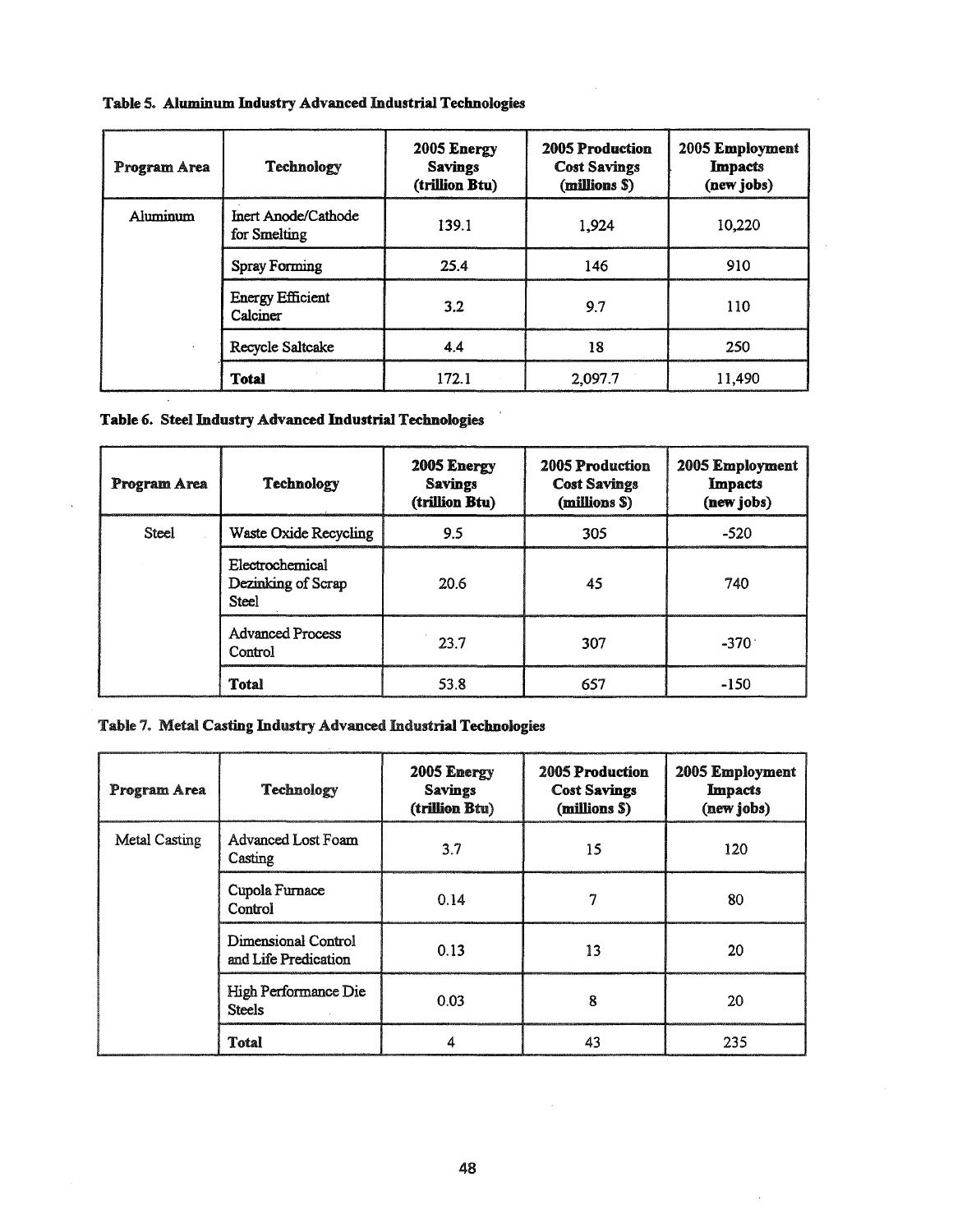|  |  |  |  |  | Table 8. Glass Industry Advanced Industrial Technologies |
|--|--|--|--|--|----------------------------------------------------------|
|--|--|--|--|--|----------------------------------------------------------|

| Program Area | Technology                   | 2005 Energy<br><b>Savings</b><br>(trillion Btu) | 2005 Production<br><b>Cost Savings</b><br>(millions \$) | 2005 Employment<br>Impacts<br>(new jobs) |
|--------------|------------------------------|-------------------------------------------------|---------------------------------------------------------|------------------------------------------|
| Glass        | Furnace Oxygen<br>Enrichment | 5.3                                             | 35                                                      | 280                                      |
|              | <b>Cullet Preheating</b>     | 4.1                                             | о                                                       | 110                                      |
|              | Glass Temperature<br>Sensor  | 25.5                                            | 73                                                      | 810                                      |
|              | <b>Total</b>                 | 34.9                                            | 116                                                     | 1200                                     |

# Table 9. Forest Products Industry Advanced Industrial Technologies

| Program Area           | Technology                          | 2005 Energy<br><b>Savings</b><br>(trillion Btu) | <b>2005 Production</b><br><b>Cost Savings</b><br>(millions \$) | 2005 Employment<br><b>Impacts</b><br>(new jobs) |
|------------------------|-------------------------------------|-------------------------------------------------|----------------------------------------------------------------|-------------------------------------------------|
| <b>Forest Products</b> | Black Liquor<br>Gasification        | 77                                              | 19                                                             | 260                                             |
|                        | <b>Impulse Drying</b>               | 89                                              | 711                                                            | 4.280                                           |
|                        | <b>Ultrasonic Sensors</b>           | 53                                              | 10                                                             | 110                                             |
|                        | <b>Black Liquor</b><br>Electrolysis | 1.2                                             | 547                                                            | 6090                                            |
|                        | Total                               | 231                                             | 1.287                                                          | 10.740                                          |

# Table 10. Petroleum Refining Industry Advanced Industrial Technologies

| Program Area          | Technology                                       | 2005 Energy<br><b>Savings</b><br>(trillion Btu) | 2005 Production<br><b>Cost Savings</b><br>(millions S) | 2005 Employment<br><b>Impacts</b><br>(new jobs) |
|-----------------------|--------------------------------------------------|-------------------------------------------------|--------------------------------------------------------|-------------------------------------------------|
| Petroleum<br>Refining | Advanced Membrane<br>Devices                     | 0.003                                           | 56.6                                                   | 190                                             |
|                       | <b>Combustion Air Toxics</b>                     |                                                 | 6                                                      | 160                                             |
|                       | HiPHES Ethylene<br>Cracker                       | 1.9                                             | 14.9                                                   | 27                                              |
|                       | Hybrid Membrane<br>Separation-Olefin<br>Recovery | O                                               | 263                                                    | 340                                             |
|                       | Total                                            | 5.903                                           | 340.5                                                  | 717                                             |

 $\mathcal{L}^{\text{max}}$ 

 $\mathcal{L}^{\text{max}}_{\text{max}}$  and  $\mathcal{L}^{\text{max}}_{\text{max}}$ 

 $\lambda$